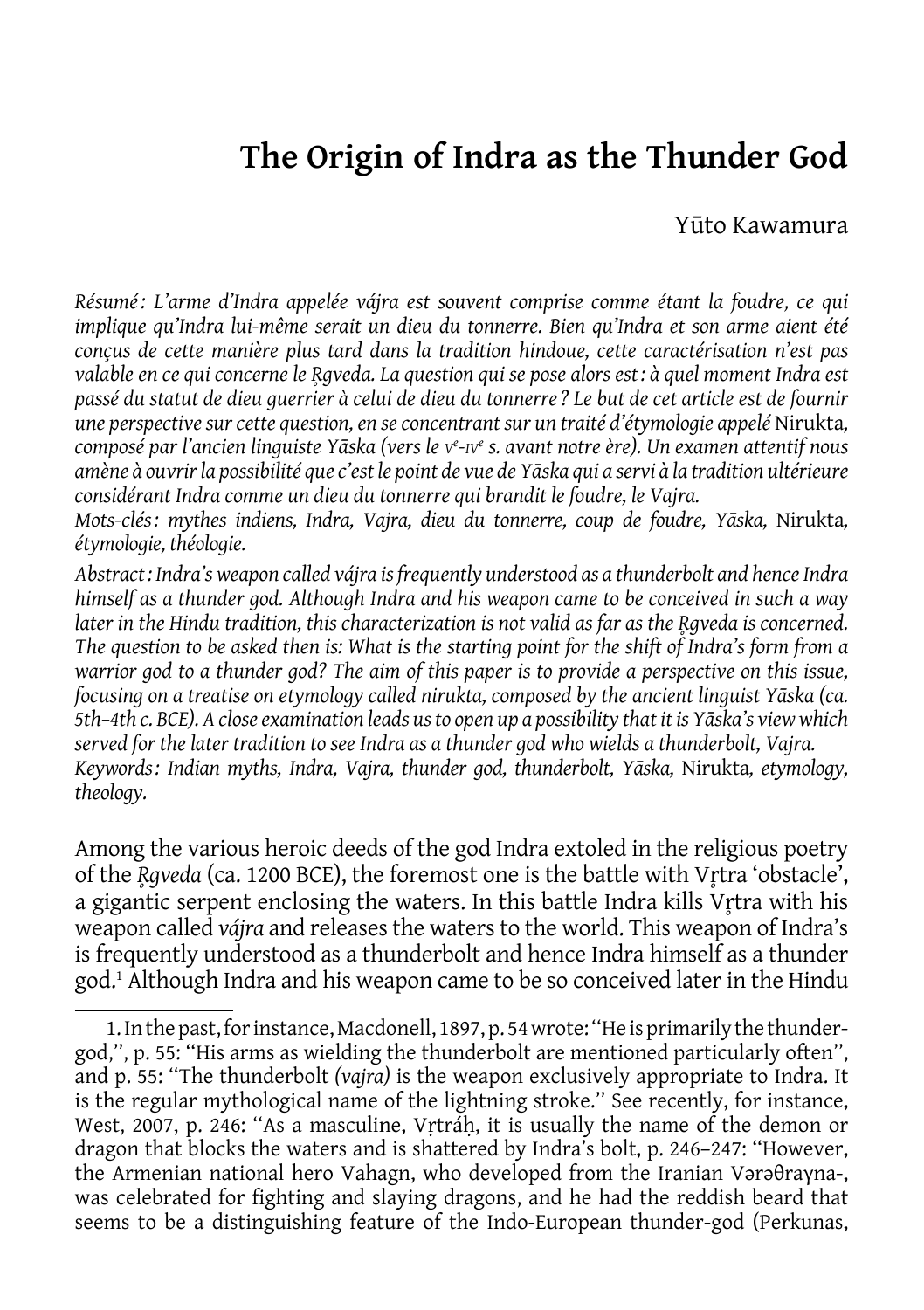tradition, such characterization of the vajra and Indra is not valid as far as the *R̥gveda* is concerned. The general consensus among the current Vedic scholars can be represented by the following statement of Jamison and Brereton:

His weapon is the *vájra,* the mace. In later tradition, when Indra was reduced to a storm god, the vajra became a thunderbolt. But in the Rgveda it was a weapon, which could be thrown at an enemy or smashed down upon him, and the principal means by which Indra asserted his power.<sup>2</sup>

While the Indo-Europeans are assumed to have had a god of thunder and lightning, with a hammer or a similar weapon in his hand,<sup>3</sup> there appears no god in the *R̥gveda* whose most characteristic nature is thunder, lightning, or both. Indra is no exception and his vajra is hardly described as a thunderbolt in this poetry.4 Generally, in Vedic culture the storm god Parjanya (*parjánya*) plays the role of bringing rain.5

3. Fortson IV, 2010, p. 26: ''The Indo-Europeans had a god of thunder and lightning, probably represented as holding a hammer or similar weapon; this is how the Baltic thunder-god Perkunas and the Old Norse god Thor are depicted (the name of the latter's hammer, Mjǫllnir, is cognate with words in Celtic and Balto-Slavic for 'lightning'), and also in some representations the Anatolian Stormgod.''

4. Cf. Witzel and Gotō, 2007, p. 583: ''Im RV kommt der Vajra als der Donnerkeil oder der Blitz kaum zur Sprache.'' It should be noted that, already in an article published in the 1950s, Apte strongly argued that the vajra depicted in the Rgyeda was never a thunderbolt. Apte, 1956, p. 292: ''The *Vajra* in the Ṛgveda is no thunderbolt! The Ṛgveda has a different word: *vidyut*, for the lightning-stroke, which alone (not *Vajra*) is associated with Parjanya, *the proper and only rain-god of the Ṛgveda*. The epithets and other descriptions of the *vidyut* are not shared by the *vajra* and they are not associated (much less identified) with each other, in the Ṛgveda.''; see also p. 295: ''. . . we are forced to the conclusion . . . that the *Vajra* is no thunderbolt but a *stable, metallic weapon firmly held in his hands* by Indra, the god of of (sic) light.''

5. It is to be noted in passing that Indra also is depicted as rainmaker in R̥V IV.26.2: *ahám bhūmim adadām ā ́ ́ ri yāya <sup>a</sup> háṃ vr̥ṣṭíṃ dāśúṣe márt<sup>i</sup> yāya | ahám apó anayaṃ vāvaśānā́ máma devā́ so ánu kétam āyan ||* (Jamison and Brereton, 2014, p. 600: ''I gave land to the Ārya; I (gave) rain to the pious mortal. I led the bellowing waters. It is my will that the gods followed.'') This a rare case in the *R̥gveda* in which Indra is characterised as rainmaker.

Perun, Indra, Thor)'', and Ogden, 2013, p. 16: ''The Sanskrit *Rigveda*, perhaps composed between 1500 and 1000 BC, narrates the storm-god Indra's defeat of Vritra. Vritra is the firstborn of the serpents, and he encompasses and dams up the world's waters (his name signifies 'blockage', as the poem explicitly acknowledges). Indra smites him into pieces with a thunder-bolt fashioned for him by Tvastar, so that his body comes to resemble a series of logged branches lying on the earth.''

<sup>2.</sup> Jamison and Brereton, 2014, p. 38. See also almost the same remark by Jamison and Brereton, 2020, p. 69.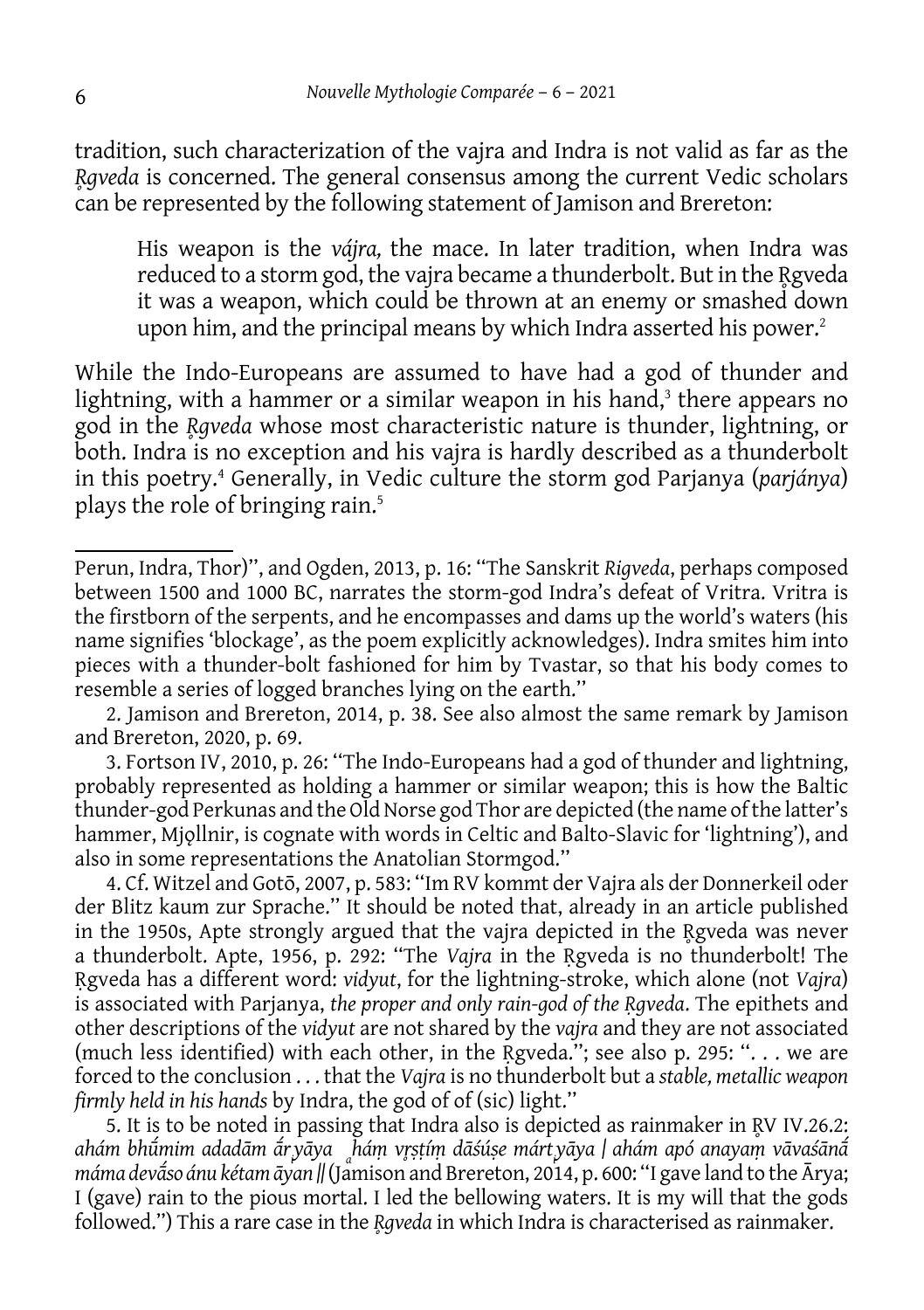The question to be asked then is: What is the starting point for the shift of Indra's form from a warrior god to a storm/rain god? The aim of this paper is to consider this question by examining etymological explanations of the names *índra* and *vr̥trá*, given in Vedic literature and the *Nirukta*, a treatise on etymology composed by the ancient linguist Yāska (ca. 5th–4th c. BCE). Because these types of etymological explanations reflect peoples' understanding of the world, these explanations would afford a clue to clarifying how Indra and Vrtra are viewed in each point in history.

How Indra is described in the Indian great epics, the *Mahābārata* and the *Rāmāyaṇa*, has been investigated by John Brockington. He points out that the starting point for the shift of Indra's form to a rain god ''is quite possibly to be seen in the image of showers of arrows occurring in battle contexts.''6 Another perspective will be provided below.

# **Etymological Explanations of the name** *índra* **in Vedic Literature**

*The R̥gveda and the Atharvaveda*

There is no such expression in the *R̥gveda* and the *Atharvaveda* as clearly intended as an etymological account of the word *índra*. What we find there is poetic puns in which the word *índra* is associated with the word *índu* 'drop [of the Soma plant]', a word phonetically similar to *índra*. 7 Not only is there a similarity in sound between these two words, but there is also a connection between the objects they refer to: Soma drops are well known as a favourite of Indra. Take the following passage for example:

R̥V 1.139.6ab: *vŕ̥ṣann indra vr̥ṣapāṇāsa índava imé sutā ́ ́ . . . |* ''O bull Indra (*indra*)—these pressed drops (*índava*), the drink of a bull...''.8

# *Brāhmaṇas*

Brāhmaṇas are known for an abundance of etymological explanations. In the following passage from the *Taittirīya-Brāhmaṇa*, the word *índra* is etymologized in association with the word *indriyá* 'power, ability':

<sup>6.</sup> Notice that Brockington assumes the original form of Indra to be a thunder god, not a war god. Brockington, 2014, p. 71: ''Thus, Parjanya occurs mainly in the earlier stages of both epics, whereas the references to Indra causing rain, so typical of Purāṇas, belong predominantly to the later stages; the starting point for the shift is quite possibly to be seen in the image of showers of arrows occurring in battle contexts. On the whole Indra is still the thunderer who wields the *vajra* with warlike intent (e.g. Mbh. 5.12.21) . . . ''

<sup>7.</sup> See Deeg, 1995, p. 112 and p. 155–156.

<sup>8.</sup> The translation is based on Jamison and Brereton, 2014, p. 312.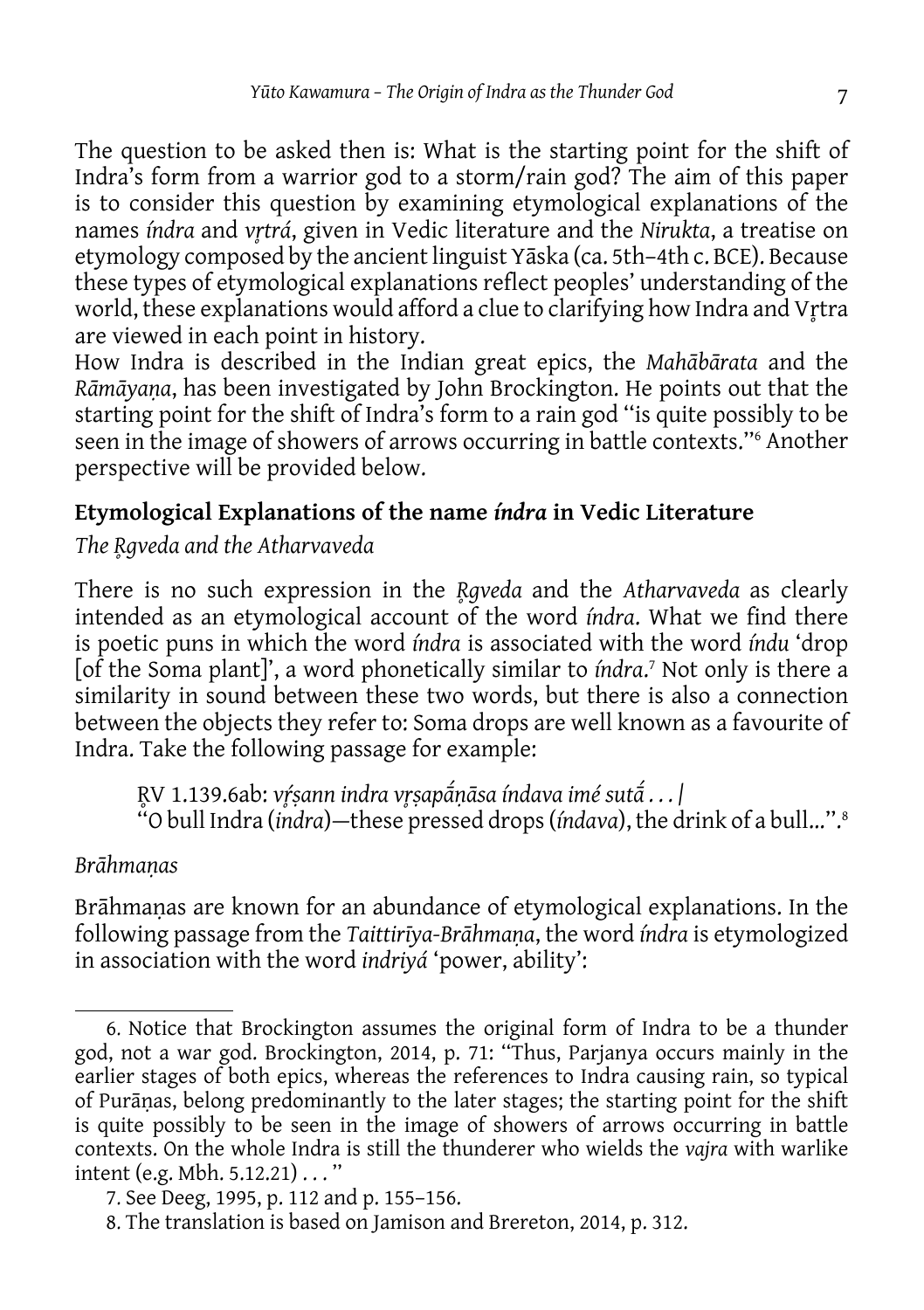TB 2.2.10.4: *káś ca nā́ smin vā́ idám indriyáṃ práty asthād íti | tád índrasyendratvám |*

''[It is said that] no one resisted this power (*indriy*á*ṃ*) under him (Indra). Such is the reason why Indra is called *índra.*''9

The following passage from the *Śatapatha-Brāhmaṇa* devises a two-step explanation: first, the name *índha* 'kindler' is introduced as a derivative from the verb *indh* 'kindle' and next, this word, *índha*, is connected to the name í*ndra* (*indh → índha → índra*).

ŚB 6.1.1.2: *yád áinddha tásmād índha índho ha vái tám índra íty ā́ cakṣate parókṣaṃ parókṣakāmā hí devā́ s . . .|*

''From the fact that he kindled [the vital organs], he is Indha (*índha*  'kindler'). That is to say, he is verily Indha. People call him Indra (*índra*) mysteriously. For, gods love what is mysterious.''

*Araṇyakas and Upaniṣads*

A two-step explanation is also observed in the *Aitareya-Āraṇyaka*. In a passage from this work, the name *idandra* is first introduced as a derivative from the expression *idam adar*ś*am* and next this name is connected to the name *indra* (*idam adarśam → idandra → indra*):

AĀ II.4.3: *sa etam eva puruṣaṃ brahma tatamam apaśyat | idam adarśam itī3m̐ | tasmād idandro nāmedandro ha vai nāma tam idandraṃ santam indra ity ā cakṣate parokṣeṇa |*

''He observed this very Puruṣa as the most extended Brahman. [He said] ''I have just observed this'' (*idam adarśam*). Therefore, he is Idandra (*idandra*) by name. That is to say, he is verily Idandra by name. Although he is Idrandra, people call him Indra (*indra*) mysteriously.''

There exists the same passage in the *Aitareya-Upaniṣad.*10 Moreover, in a passage from the *Br̥hadāraṇyaka-Upaniṣad*, the word índha 'kindler' is connected to the name *índra*, 11 as in the passage of the *Śatapatha-Brāhmaṇa<sup>12</sup>*; and in a passage from the *Maitrāyanīya-Upaniṣad*, the word *indu* 'drop [of the Soma plant]' is connected to the name *indra*, 13 as in the *R̥gveda* and the *Atharvaveda*. 14

<sup>9.</sup> See Deeg, 1995, p. 213 for other Brāhmaṇa passages in which the word *índra* is associated with the word *indriyá*.

<sup>10.</sup> See Deeg, 1995, p. 366.

<sup>11.</sup> See Deeg, 1995, p. 366.

<sup>12.</sup> See the previous section *Brāhmaṇas*.

<sup>13.</sup> See Deeg, 1995, p. 367.

<sup>14.</sup> See the previous section *The R̥gveda and the Atharvaveda*.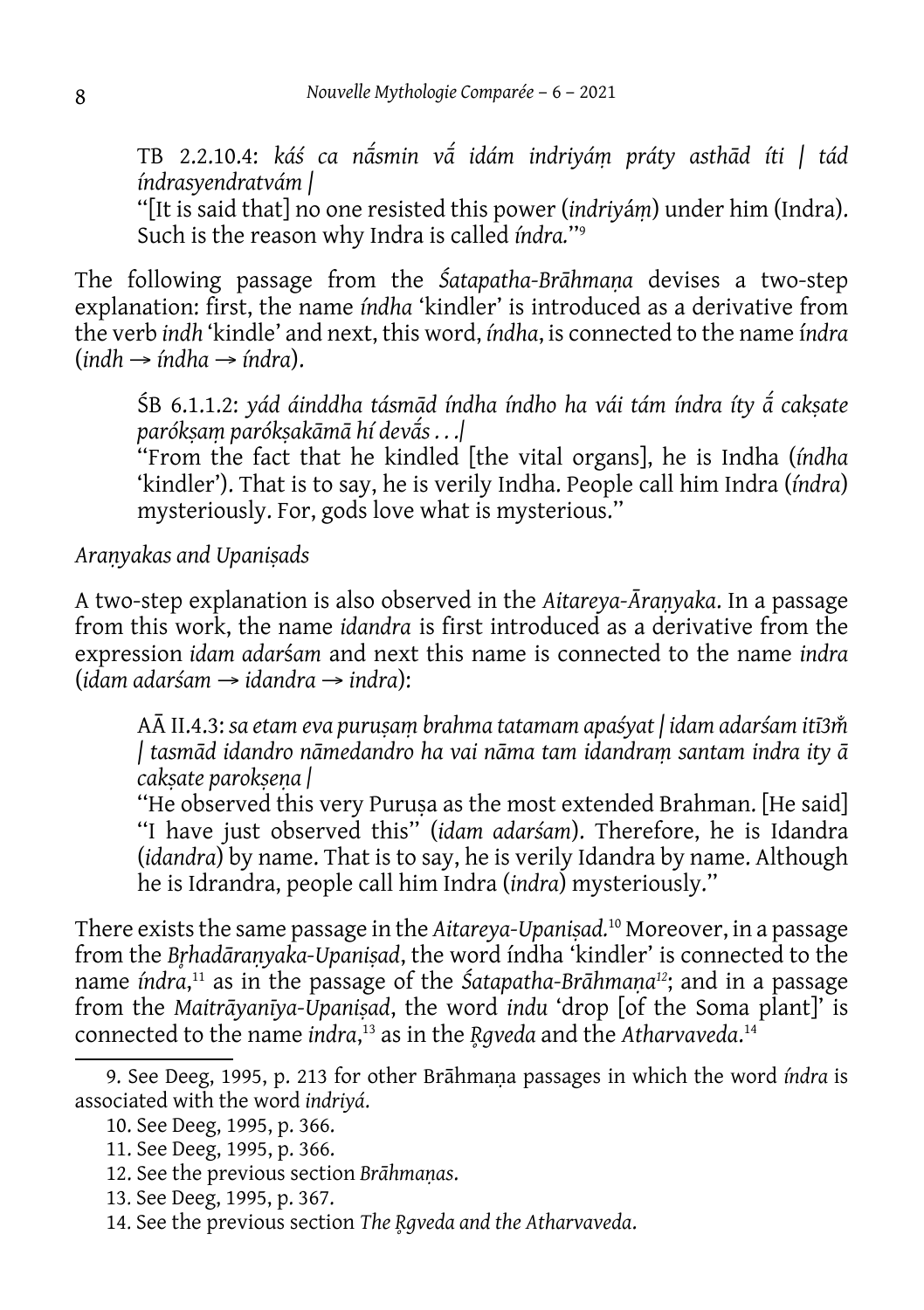# **Etymological Explanations of the Word** *vṛtrá* **in Vedic Literature**

*The R̥gveda and the Atharvaveda*

As in the case of the name *índra*, there appears no etymological explanation of the word *vr̥trá* in the *R̥gveda* and the *Atharvaveda.* On the other hand, the word *vr̥trá* is often used with phonetically similar derivatives of the verb *var/vr̥* 'cover'.15 Let me cite one example:

R,V 1.32.11cd: apā́m bílam ápihitaṃ yád ā́sīd vŗtráṃ jaghanvā́m̌ ápa tád vavāra || ''What was the hidden opening for the waters—that Indra uncovered (*ápa . . . vavāra*) after he smashed Vr̥tra (*vr̥tráṃ*).''16

### *Brāhmaṇas*

In the *Taittirīya-Sam̐ hitā* and the *Śatapatha-Brāhmaṇa* as well as in the *R̥gveda* and the *Atharvaveda*, there are instances in which the word *vrtrá* is associated with derivatives of the verb *var/vr̥.* 17 However, unlike in the case of the *R̥gveda* and the *Atharvaveda*, these instances are clearly intended as etymological explanations of the word at issue. The following passage illustrates one type of such explanations:

TS 2.5.2.2; 2.4.12.2: *sá imām̐ lokā ́ n avr̥ṇot | yád imā ́ m̐ lokā ́ n ávr̥ṇot tád vr̥trásya ́ vr̥tratvám |*

''He covered these worlds. That he covered (*ávr̥ṇot*) these worlds is the reason why Vrtra is called vrtrá."

In the *Taittirīya-Samhitā*, the word *vr*trá is also etymologized in connection with a derivative of the verb *vart/vrt* 'turn'

TS 2.5.2.1: *yád ávartayat tád vr̥trásya vr̥tratvám |*

''That [Tvaṣṭr̥] made turn (á*vartayat*) [the remnant of Soma] is the reason why Vr̥tra is called *vr̥trá.*''

*Āraṇyakas and Upaniṣads*

In the Āraṇyakas and Upaniṣads, there is no instance in which the word *vr̥trá* is connected to other phonetically similar words.

# **Interpretations in the** *Nighaṇṭu* **and the** *Nirukta*

As seen above, no etymological explanation is discerned in which Indra or Vrtra is characterized by rain, thunderbolt, and the like. Now, let us turn to the examination of Yāska's *Nirukta*.

<sup>15.</sup> See Deeg, 1995, p. 141 and p. 178.

<sup>16.</sup> The translation is based on Jamison and Brereton, 2014, p. 135.

<sup>17.</sup> See Deeg, 1995, p. 290.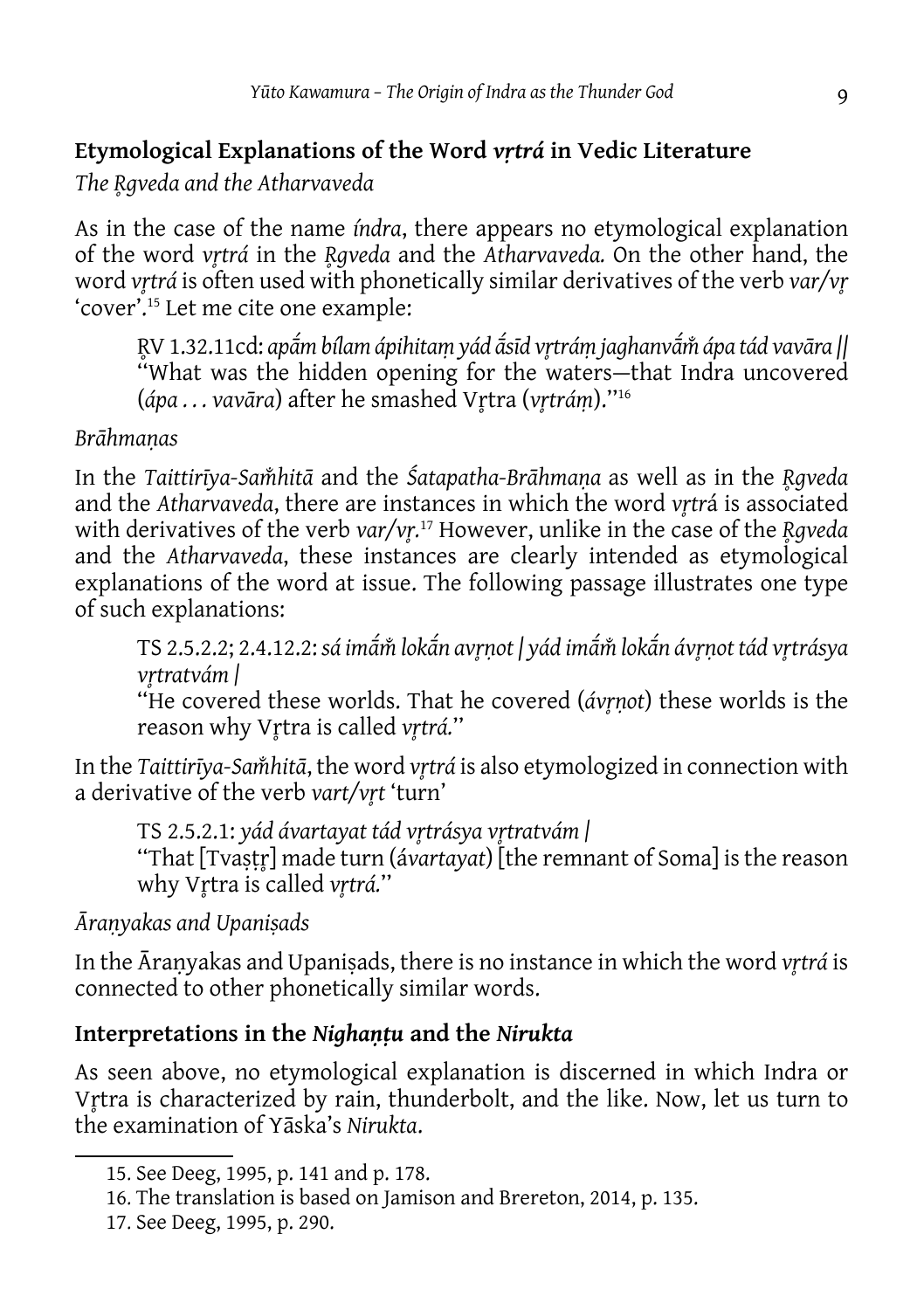#### *vr̥trá*

Yāska's *Nirukta* is a work that aims at revealing the structure and the meanings of etymologically difficult words of Vedic texts, listed in the *Nighaṇṭu*, a traditional thesaurus in five chapters. The author and the date of this thesaurus is unknown. In the *Nighantu* the word *vrtrá* is included in the group of synonymous words denoting 'cloud' (*megha*) and in the group of synonymous word denoting 'wealth' (*dhana*).18 It may be added in this vein that the word á*hi* 'serpent' too is included in the former group; this word is enumerated in the group of synonymous words denoting 'water' (*udaka*) as well.19 It is perceivable that a semantic shift of the word *vr̥tra* had already taken place at the stage of the *Nighaṇṭu*: from a gigantic serpent which dams up the waters to a cloud filled with water. If Vrtra is a cloud, the waters encompassed by it are naturally to be identified as rainwater. Yāska inherits the idea that Vr̥tra is a cloud: in Nirukta 2.16 he states that etymologists (*nairukta*) understand Vrtra as a cloud (*megha*).<sup>20</sup> He continues to say that the word *vrtra* is a derivative of the verb *var*/ *vr̥* 'cover', *vart/vr̥t* 'turn (circulate)' or *vardh/vr̥dh* 'increase':

Nirukta 2.17: *vr̥tro vr̥ṇoter vā | vartater vā | vardhater vā | yad avr̥ṇot tad u vr̥trasya vr̥tratvam iti vijñāyate | yad avartata tad u vr̥trasya vr̥tratvam iti vijñāyate | yad avardhata tad u vr̥trasya vr̥tratvam iti vijñāyate |*

''[The word] *vr̥tra* is from the verb *var/vr̥*, *vart/vr̥t*, or *vardh/vr̥dh*. It is recognized that the fact that he covered (*avr̥ṇot*) is, moreover, the reason why Vr̥tra is called *vr̥tra.* It is recognized that the fact that he turned (circulated) [*avartata*] is, moreover, the reason why Vr̥tra is called *vr̥tra.*  It is recognized that the fact that he increased (*avardhata*) is, moreover, the reason why Vr̥tra is called *vr̥tra*.''

It seems that here Yāska is collecting etymologies of the word *v<sub>tra</sub>* which he knew as attested in Brāhmaṇas although the exact sources are untraceable, and that he avails himself of these etymologies to explain the word *vrtra* as meaning 'cloud', regardless of the actual contexts in which these etymologies take place. The actions signified by the verbal forms, *avr̥ṇot* 'covered', *avartata* 'turned (circulated)', and *avardhata* 'increased', work in perfect harmony with clouds. According to Yāska, whatever is performed with physical power (*balakr̥ti*) is viewed as Indra's activities (*karman*). Among them, the prominent ones are

<sup>18.</sup> Nighaṇṭu 1.10, Nighaṇṭu 2.10. The assignment of the meaning 'wealth' to the word *vrtrá* may be based on the assumption of the waters withheld by Vrtra (cloud) to be wealth.

<sup>19.</sup> Nighaṇṭu 1.10, Nighaṇṭṭu 1.12. The assignment of the meaning 'water' to the word *áhi* 'serpent' may be based on the fact that the defeat of the serpent (Vr̥tra, cloud) is the cause of the release of the waters pent up by this serpent (V<sub>I</sub>tra, cloud).

<sup>20.</sup> Nirukta 2.16: *tat ko vr̥traḥ | megha iti nairuktāḥ |* Etymologists appear to prefer allegorical interpretations. On this point, See Kahrs, 1998, p. 27.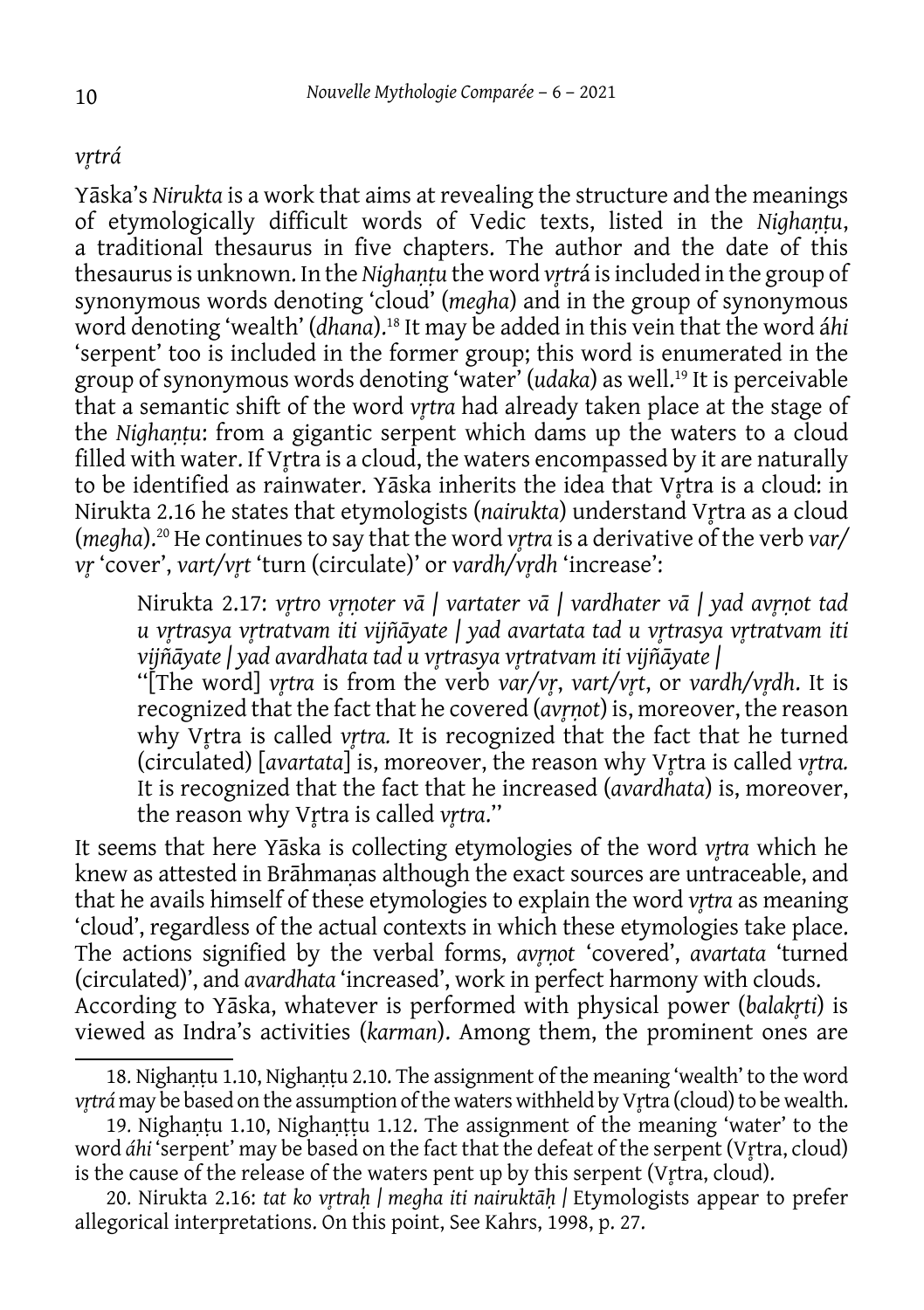'the slaying of Vr̥tra' (*vr̥travadha*) and 'the giving of liquids' (*rasānupradāna*).21 Needless to say, Yāska bears in mind Indra's great feat of defeating Vrtra and thereby releasing the waters, narrated in the *R̥gveda*. Taking into account the etymologists' (including Yāska) understanding that Vrtra is a cloud, these 'slaying of Vrtra' and 'releasing of liquids' specified by Yāska as the main activities of Indra should mean 'the breaking of clouds' and 'the releasing of rainwater', respectively.

#### *índra*

It is thus deduced that Yāska holds to be Indra's primary form the form of a rain god who defeats Vrtra (cloud) and releases the enclosed waters (rainwater). This deduction is further supported by Yāska's etymological explanation of the name *indra*. 22 In dealing with this name, Yāska offers five types of explanation. The second and third types make use of the noun *indu* 'drop [of Soma plant]' and the verb *indh* 'kindle<sup>'</sup>.<sup>23</sup> The origin of the idea of associating these two words with the word *indra* is to be found in the Vedic literature referred to above.<sup>24</sup> The fourth type, shown as the theories of other scholars, associates the expressions *idaṅkaraṇa* 'doing this' and *idandarśana* 'seeing this' with the name *indra*. 25 The explanation using the latter expression may have originated in the *Aitareya-Āraṇyaka* and the *Aitareya-Upaniṣad* mentioned above.26 The fifth type involves action nouns to etymologize the word *indra*. 27

21. Nirukta 7.10: *athāsya karma | rasānupradānaṃ vr̥travadhaḥ | yā ca kā cit balakr̥tir indrakarmaiva tat |*

22. While this name is listed in Nighantu 5.4, no explanation is provided in this thesaurus.

23. Nirukta 10.8: *indave dravatīti vā | indau ramata iti vā | indhe bhūtānīti vā | tad yad enaṃ prāṇaiḥ sam aindhaṁs tad indrasyendratvam iti vijñāyate |* (''Or [the name *indra*] means '[the one who] runs for the sake of the drops [of Soma plant]' (*indave dravati*). Or [the name *indra*] means '[the one who] takes delight in the drops [of Soma plant]' (*indau ramate*). Or [the name *indra*] means '[the one who] kindles entities' (*indhe bhūtāni*). [Or] it is recognized [in a Brāhmaṇa] that the fact that they certainly kindled (*sam aindhaṁs*) the person in question by the vital organs is the reason why Indra is called *indra.*'')

24. See the sections *The R̥gveda and the Atharvaveda* and *Brāhmaṇas*.

25. Nirukta 10.8: *idaṅkaraṇād ity āgrayaṇaḥ | idandarśanād ity aupamanyavaḥ |* (''Āgrayaṇa says that [Indra is called *indra*] because of [his] 'doing this' [*idaṅkaraṇa*]. Aupamanyava says that [Indra is called [*indra*] because of [his] 'seeing this' [*idandarśana*].'')

26. See the section *Āraṇyakas and Upaniṣads.* Hence, 'this' in 'seeing this' (*idandarśana*) is most probably meant to refer to Brahman or to the fact that Purusa is Brahman. On the other hand, it is not intelligible what 'this' in 'doing this' (*idaṅkaraṇa*) refers to.

27. Nirukta 10.8: *indater vaiśvaryakarmaṇaḥ | indañ chatrūṇāṃ dārayitā vā | drāvayitā vā | ādarayitā ca yajvanām |* (''[The name *indra*] is from the verb *ind*, which denotes an action relative to governing power. [To explain: ] [Indra] is the one who, being powerful, tears asunder the enemies (*indañ chatrūṇāṃ dārayitā*). Or [Indra] is the one who [, being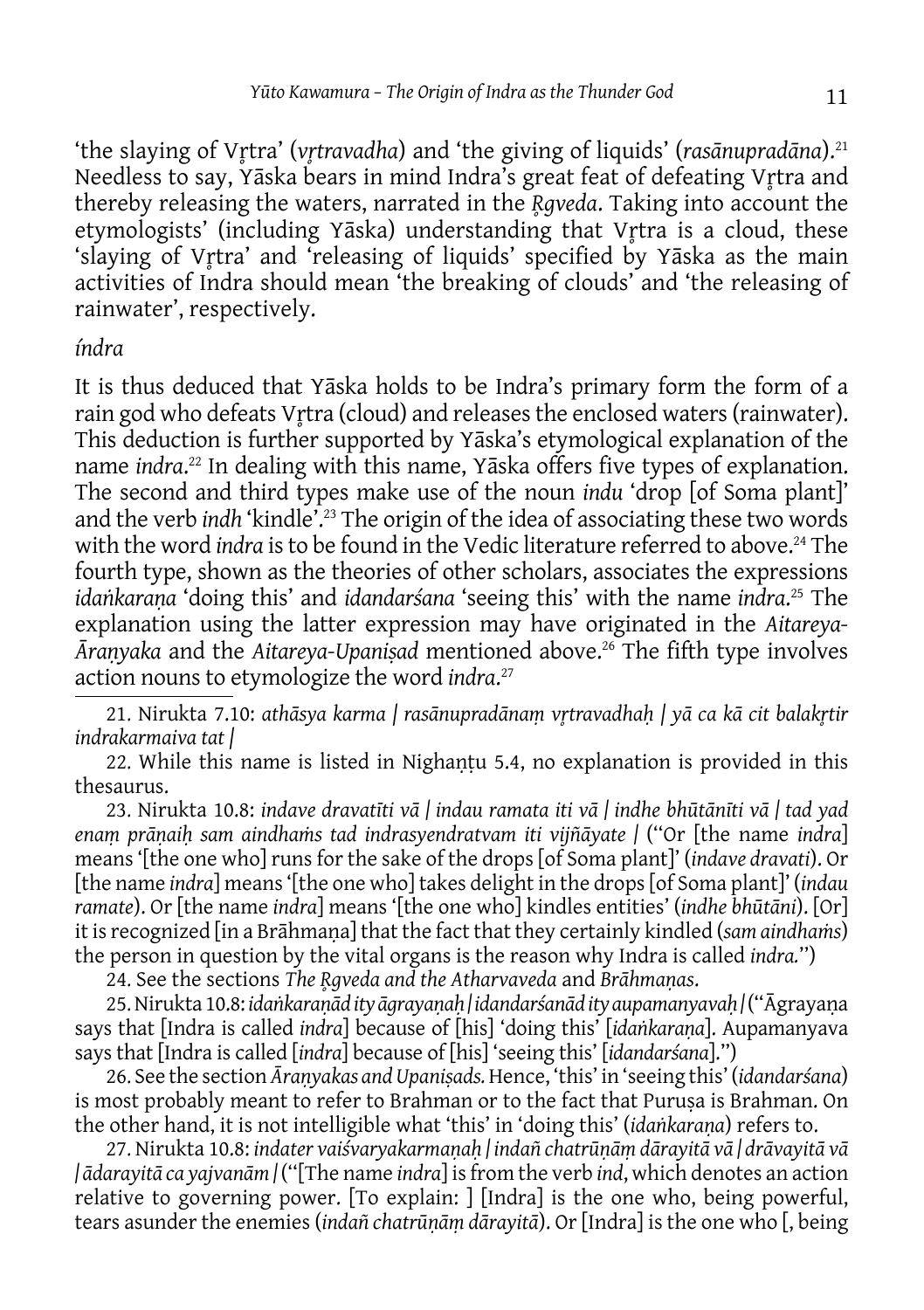What one must pay a deep attention to is the first type of explanation. This type shows a close link to Indra's main activities defined by Yāska, 'the slaying of Vrtra (cloud) and the giving of liquids (rainwater),<sup>28</sup> and is therefore the one that he most likely thought best describes Indra's character. The word *ir*ā 'refreshment' is utilized in this type.<sup>29</sup>

- 1. *irāṃ dr̥ṇāti* '[one who] breaks open refreshments'
- 2. *irāṃ dadāti* '[one who] provides refreshments'
- 3. *irāṃ dadhāti* '[one who] puts refreshments'
- 4. *irāṃ dārayate* '[one who] breaks open refreshments'30
- 5. *irāṃ dhārayate* '[one who] holds refreshments'31

'Refreshment' (*irā*) can refer to a variety of things depending on the context, but given that Indra's main activity for Yāska, as we have seen,<sup>32</sup> is nothing less than breaking the clouds to bring rainwater, what is intended by 'refreshment' here that is in keeping with this caracter of Indra should be 'rainwater'. All of these five explanations can be understood in terms of the meaning 'the one who brings rainwater [by breaking the cloud]'. An example in which 'refreshment' *(íḷā)* is intended as 'rainwater' is already found in the *R̥gveda*. <sup>33</sup> *íḷā, íḍā*, and *írā* are all variants with the same meaning.

This type of etymological explanation of the word *indra* is not traced in the Vedic literature before the *Nirukta* and seems to be a new theory of the etymologists (or of Yāska himself) reflecting the way Indra was understood at that time. The importance attached to the etymological explanation of this first type can be seen from the fact that, of the two verses which Yāska draws after giving the

powerful,] puts [the enemies] to flight ([*indañ chatrūṇāṃ*] *drāvayitā*). Or [Indra] is the one who respects priests (*ādarayitā . . . yajvanām*).'')

29. Nirukta 10.8.

30. Whereas it is likely that the form *dārayate* in explanation 4 is a derivative of the verb *dar(i)/dr̥̄* 'split, break open', from which the form *dr̥ṇāti* in explanation 1 is also derived, it is uncertain what difference is intended between these two forms. If *dārayate*  is a reflexive middle of the causative, various additional meanings can be expressed by this form (On these meanings, see Sakamoto-Gotō, 1993, p. 273). Alternatively, the difference in form alone is intended and not in meaning.

31. I interpret the meaning of the middle form *dhārayate* to be the same as that of the active form *dhārayati*. Cf. Jamison 1983, p. 95, note 40.

32. See the section *vr̥trá*.

33. See, for example, R̥V 7.65.4: *ā́ no mitrāvaruṇā havyájuṣṭiṃ ghr̥taír gávyūtim ukṣatam íḷābhiḥ | práti vām átra váram ā́ jánāya pr̥ṇītám udnó divi yásya cā́ roḥ ||* (Jamison and Brereton, 2014, p, 963 : ''(Come) here to the enjoyment of our oblation, Mitra and Varuṇa! Sprinkle our pasture with ghee, with refreshments. At your wish, in this place and for our people, fill our wish from the beloved heavenly water.'')

<sup>28.</sup> See the section *vrtrá*.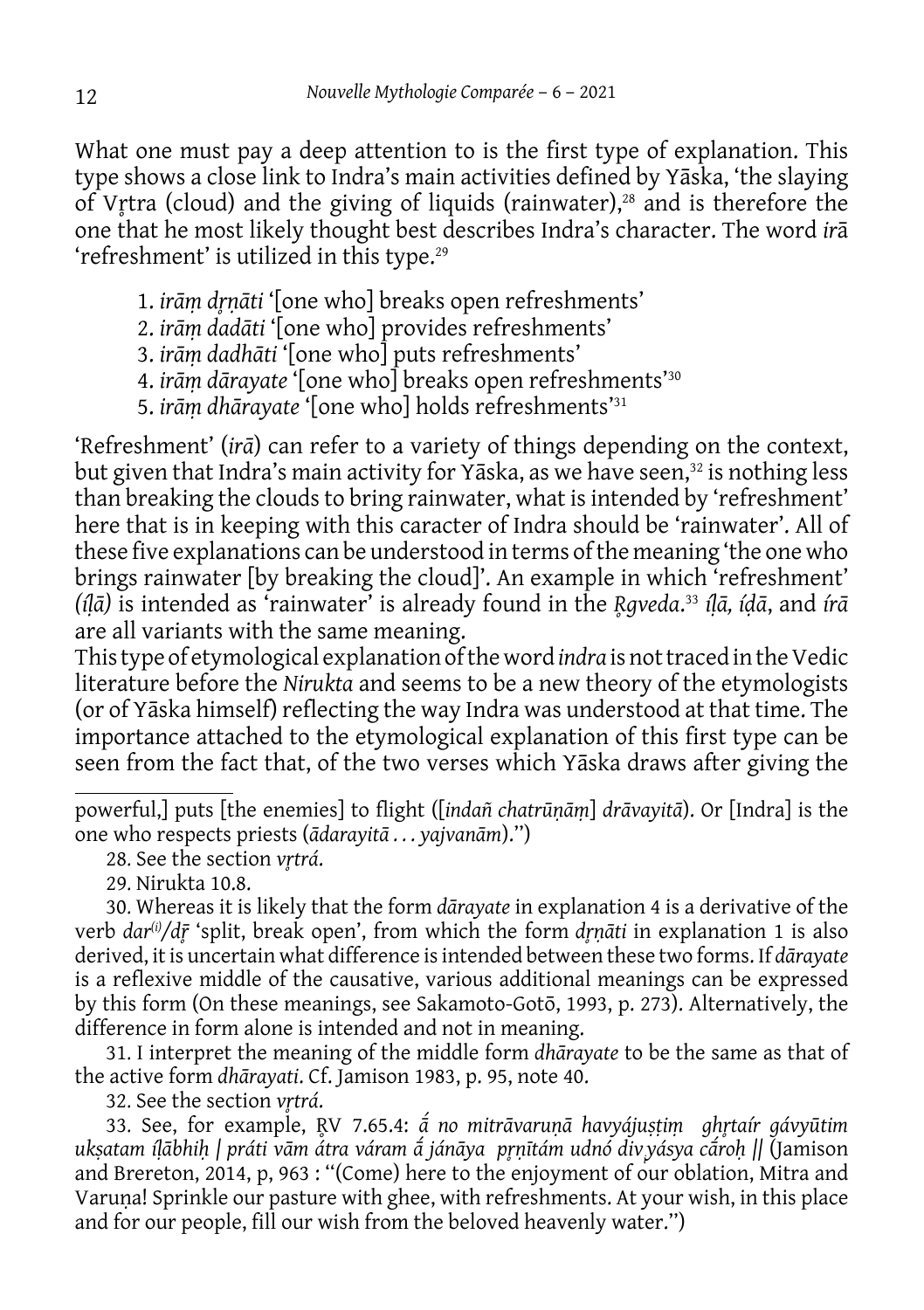etymological explanations of *indra* as verses describing the characteristics of Indra, the first, *R̥gveda* 5.32.1, describes the slaying of Vr̥tra and the release of the waters. In addition, another fact that the verb *dari /dr̥̄*'break open', used in explanation 1 above: *irāṃ dr̥ṇāti*, is also used in this verse suggests that this verse is one of the grounds for this etymology.

R̥V V.32.1: *ádardar útsam ásr̥jo ví khāni ́ tvám arṇavān badbadhānā ́ m̐ aramṇāḥ | ́ mahāntam indra párvataṃ ví yád váḥ ́ sr̥jó ví dhā́ rā áva dānaváṃ han ||*

''You violently split the wellspring; you reamed out its apertures. You brought to peace the floods, which had been hard pressed. When, Indra, you pried apart the great mountain, you set loose the streams; you smashed down the Dānava.''34

[Yāska's Interpretation]

''You broke open the wellspring (*ádardar=adr̥ṇāḥ*). You widely reamed out its apertures. You brought to peace [the multitudes of clouds], which had been filled with torrents (arnavan=arnasvatah) and hence had been always hard pressed. When, Indra, you opened (*ví . . . váḥ=vy avr̥ṇoḥ*) the big cloud (*párvataṃ=megham*), you widely set loose (*sr̥jó ví=vy asr̥jaḥ*) the streams. You stroke down (*áva . . . han=avāhan*) the giver [of water] (=cloud) [*dānaváṃ=dānakarmāṇam*].''35

Thus, this verse, cited to justify the first type of explanation, is interpreted by Yāska in the context of rainfall. This fact further substantiates the aforementioned idea that 'refreshment' (*irā*) in the five etymologies of the first type is meant for 'rainwater'.36

# **The phenomenon of Rainfall**

Yāska deems the slaying of Vrtra and the resultant liberation of the waters, depicted in the *R̥gveda*, as the destruction of a cloud and the giving of rainwater; Indra, who kills Vrtra, is viewed in his main form as a rain-giving god. At this stage a question comes to the fore: if V<sub>I</sub>tra and the enclosed waters correspond

<sup>34.</sup> The translation is based on Jamison and Brereton, 2014, p. 697.

<sup>35.</sup> The word *dānakarman* literally means 'that whose action is to give [water]'. Nirukta 10.9: *adr̥ṇā utsam | utsa* [*utsaraṇād vā*] *| utsadanād vā | utsyandanād vā | unatter vā | vyasr̥jo 'sya khāni | tvam arṇavān arṇasvataḥ | etān mādhyamikānt saṃstyāyān | bābadhyamānān aramṇāḥ | ramṇātiḥ saṃyamanakarmā | visarjanakarmā vā | mahāntam indra parvataṃ meghaṃ yad vyavṛṇoḥ | vyasṛjo 'sya dhārāḥ | avāhann enaṃ* [*dānavaṃ*] *dānakarmāṇam |*

<sup>36.</sup> Both terms *írā* and *íḷā* are recorded in Nighaṇṭhu 2.7 as names for food (*anna*). What kind of food/substance/refreshment or something nourishing does Indra grant to human beings? It is rainwater in Yāska's understanding.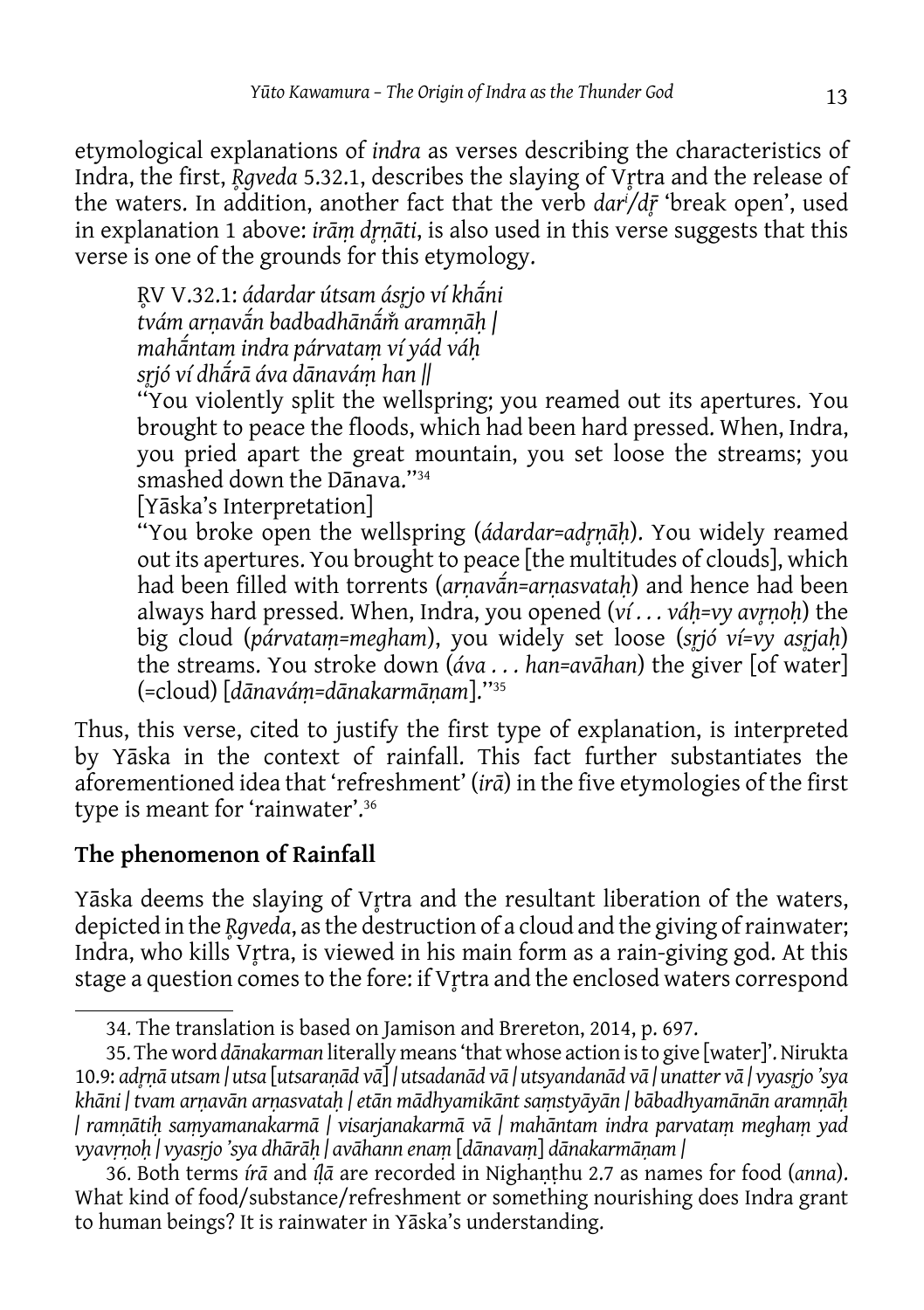to a cloud and rainwater respectively, then does Indra also correspond to some natural thing? Let us inquire into the following passage which explains the phenomenon of rainfall.

Nirukta 2.16: *apāṃ ca jyotiṣaś ca miśrībhāvakarmaṇo varṣakarma jāyate | tatropamārthena yuddhavarṇā bhavanti | ahivat tu khalu mantravarṇā brāhmaṇavādāś ca |*

''From the mixture of water and light comes rainfall. With the metaphorical sense concerning the [rainfall], there are various descriptions of the battle [between Indra and Vrtra]. Moreover, as is well known, the descriptions [of Vr̥tra] in the ritual formulas and the discourses [on it] in the Brāhmanas are like those of a serpent.'<sup>37</sup>

Yāska takes the accounts of the slaying of Vrtra and the release of the waters, provided in the *R̥gveda*, as metaphorical expressions (*upamā*) of the natural phenomenon of rainfall. According to Yāska, rainfall takes place when water and light are mixed together. This explanation is evidently based on empirical observation of a natural phenomenon in which water starts falling as rain from a cloud with occasional flashes of lightning. It is therefore reasonable to suggest that Yāska perceives the natural phenomenon of rainfall as consisting of three elements: a cloud, (rain)water, and lightning. Among these, the former two correspond to Vrtra and the waters encompassed by it. Then, it is most natural to presume that in Yāska's system lightning corresponds to Indra, who kills Vrtra and releases the waters.

In sum, Yāska's understanding is that the natural phenomenon of rainwater pouring down from a cloud in the midst of lightning is metaphorically represented in the *R̥gveda* by the description of Indra slaying the serpent Vr̥tra and releasing the water while wielding his weapon vajra. This understanding of Yāska's provides a foundation for Indra's weapon, the vajra, which originally meant 'club or hammer', to be associated with lightning. It should be noted, however, that under this interpretation of Yāska's Indra himself is lightning. There is no place in the *Nirukta* where Yāska identifies the vajra as lightning or the like. It may be that at some stage Indra came to be regarded not as lightning itself, but as a deity who manipulates it, and that the vajra replaced lighting.

<sup>37.</sup> As we have seen above (see Section *vr̥trá*), the word *ahi* is recorded in the group of synonymous words meaning 'cloud' (*megha*) and in that of synonymous words meaning 'water' (*udaka*) in the *Nigaṇṭhu*. The question is whether Yāska uses this word in these senses or not here in Nirukta 2.16. I think it is unlikely that Yāska does so. For, if Yāska wanted to convey the meaning of 'cloud' or 'water,' here, he would have used an unambiguous term such as *megha* or *udaka*.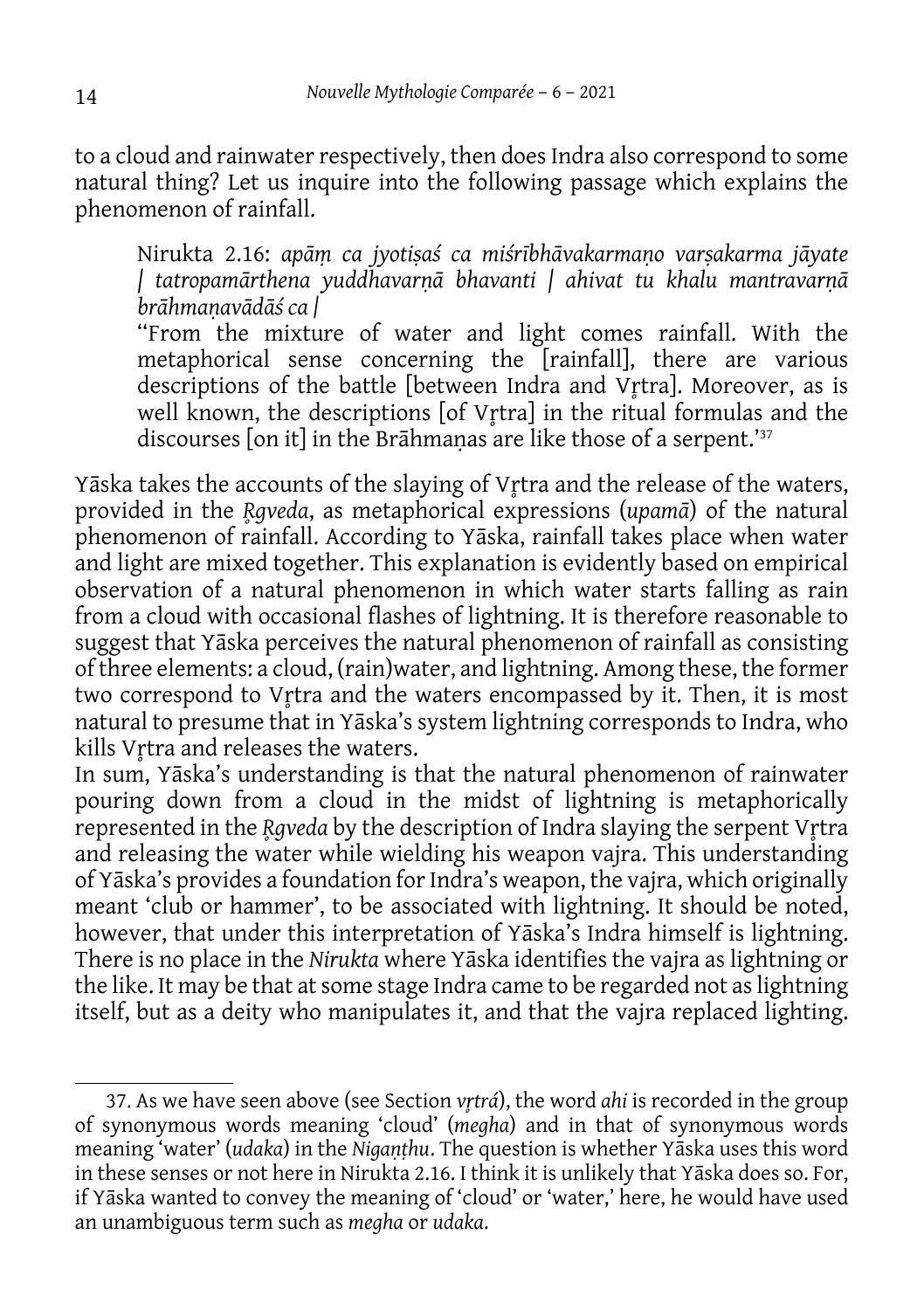It is uncertain what in nature is the weapon vajra in Yāska's system. Or did he think that Indra with the vajra in his hand as a whole symbolised lightning?<sup>38</sup>

#### **Conclusion**

Before the *Nirukta*, there was already an understanding of Vr̥tra as a cloud, and hence of the waters trapped by Vrtra as rainwater, in the time of the *Nighantu*. In the *Nirukta*, inheriting such an understanding, Yāska gives an etymological explanation of the word *vr̥tra* in line with the meaning of 'cloud'. Such a specific explanation is not found in the Vedic literature before the *Nirukta*. If Vrtra is a cloud that holds rainwater, then Indra, who breaks it to release the water, is the god who brings rain. Yāska puts forward etymological explanations of Indra which characterise him as such (the first type of explanation). This type of explanation is also not found in the Vedic literature before the *Nirukta*. Furthermore, he suggests that such Indra corresponds to lightning. In Yāska's system, Indra himself or Indra with the vajra as a whole is lightning. If Indra comes to be conceptually separated from the lightning and becomes the god who manipulates it, then the role of the lightning is transferred to the vajra. We can conclude that one of the bases for the characterisation of Indra as 'the thunder god' may have been provided by Yāska (and other etymologists), who systematically presented, with the etymological explanations, the forms of Indra and Vrtra that emerge from the assignment of the meaning 'cloud' to the word *vr̥tra*, done in the *Nighaṇṭu*.

#### Hiroshima University (Hiroshima, Japan)

*This is a revised version of Kawamura, 2020, written in Japanese. I would like to thank Paolo Visigalli, Lidia Szczepanik-Wojtczak, and the editors of the present volume for their valuable comments on an earlier draft.*

<sup>38.</sup> Pirart, 2011, p. 16–17 presents the first word of *Nighaṇṭu* 2.20 as *vidyút* 'lightning' and states that the word *vajra* is given a naturalistic interpretation (''En plus de *kútsa-*, du *vajra* lui-même, de l'interprétation naturaliste qui en est fournie d'emblée (*vidyút*- ≪éclair≫). . .''). However, the reading adopted by Roth 1852 and Sarup 1920–1927 is both *didyút* 'arrow', not *vidyút* 'lightning', although Sarup, 1920–1927, p. 14 (note 17) also reports the *vidyut* (without any accent) as a variant reading. Hence the statement in Pirart, 2011, p. 118 which assumes that one of the meanings assigned by the *Nighantu* to the word *vajra* is 'lightning' (''Kutsa, en tant que *dyótana-* ≪éclatant de lumière≫, serait ainsi assimilable au *vajra* ou à la foudre comme le disait le *Naighantuka* des *vajranāman*.'') also lacks a philological basis. Both *didyút* and *kútsa* are just listed as synonyms of the word *vajra* in the *Nighaṇṭu* and their meanings are not specified there. Yāska in his *Nirukta* does not specify the objects to which these two words refer either, so that it is still unclear whether the vajra is understood as lightning in the *Nighaṇṭu* and the *Nirukta*.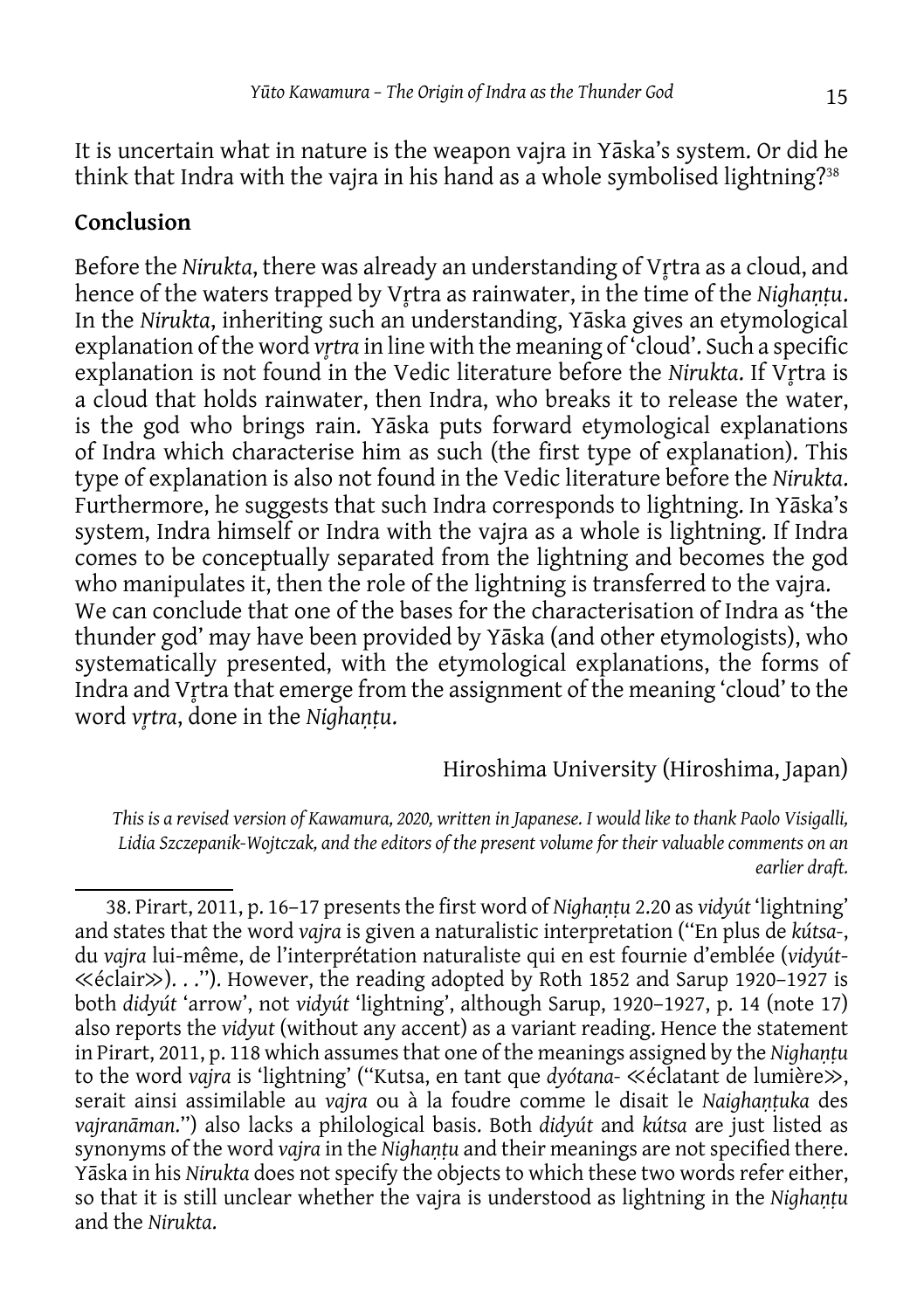- ĀĀ: *Aitareya-Āraṇyaka*. See Keith, 1909.
- AV: *Atharvaveda*, Śaunaka-recension. See Roth and Whitney, 1924.
- Nighaṇṭu: *Nighaṇṭu*. See Nirukta.
- Nirukta: Yāska's *Nirukta*. See Sarup, 1920–1927.
- R̥V: *R̥gveda*. See Aufrecht, 1877.
- ŚB: Ś*atapatha-Brāhmaṇa*, Mādhyandina-recension. See Weber, 1855.
- TB: *Taittir*ī*ya-Brāhmaṇa*. *Ānandāśramasaṃskr̥tagranthāvaliḥ* 37: *Kr̥ṣṇayajurvedīyaṃ*
- *Taittirīyabrāhmaṇam. Śrīmat-sāyaṇācāryaviracitabhāṣyasametam*. 3 vols. Third edition. Poona: Ānandāśramamudrāṇālaya.
- TS: *Taittirīya-Saṁhitā*. See Weber, 1871–1872.
- Apte, V. M., 1956: Vajra in the Ṛgveda, *Annals of the Bhandarkar Oriental Research Institute*, 37-1, p. 292–295.
- Aufrecht, Theodor, 1877: Die Hymnen des Rigveda, 2 bde, Bonn, Adolph Marcus.
- Benveniste, Émile and Louis Renou, 1934: *Vr̥tra et Vr̥θragna: étude de mythologie indo-iranienne*, Paris, Imprimerie nationale.
- Böhtlingk, Otto and Rudolph Roth, 1855–1875: *Sanskrit-Wörterbuch*, 7 bde, St. Petersburg, Kaiserliche Akademie der Wissenschaften.
- Brockington, John, 2014: Indra in the Epics, *Studia Orientalia Electronica*, 94, p. 67–82. [Retrieved from https://journal.fi/store/article/ view/43962]
- Calin, Didier, 2017: *Dictionary of Indo-European Poetic and Religious Themes*. Paris, Les Cent Chemins.
- Deeg, Max, 1995: *Die altindische Etymologie nach dem Verständnis Y*ā*ska's und seiner Vorgäger: Eine Untersuchung über ihre Praktiken, ihre literarische Verbreitung und ihr Verhältnis zur dichterischen Gestaltung und Sprachmagie*, Dettelbach, Jasef H. Röll.
- Falk, Harry, 1994: Copper hoard weapons and the Vedic *vajra*, in *South Asian Archaeology, 1993: Proceedings of the Twelfth International Conference of the European Association of South Asian Archaeologists Held in Helsinki University, 5–9 July 1993*, edited by Asko Parpola and Petteri Koskikallio, Helsinki, Suomalainen Tiedeakatemia, p. 193–206.
- Fortson IV, Benjamin W., 2010: *Indo-European Language and Culture: An Introduction*, second edition, Chichester, Wiley-Blackwell.
- Geldner, Karl Friedrich, 1951: *Der Rig-Veda: Aus dem Sanskrit ins deutsche Übersetzt und mit einem laufenden Kommentar versehen*, 3 bde, Cambridge, Massachusetts, Harvard University Press.
- Gonda, Jan, 1955: The Etymologies in the Ancient Indian *Brāhmaṇas*, *Lingua*, 5, p. 61–86.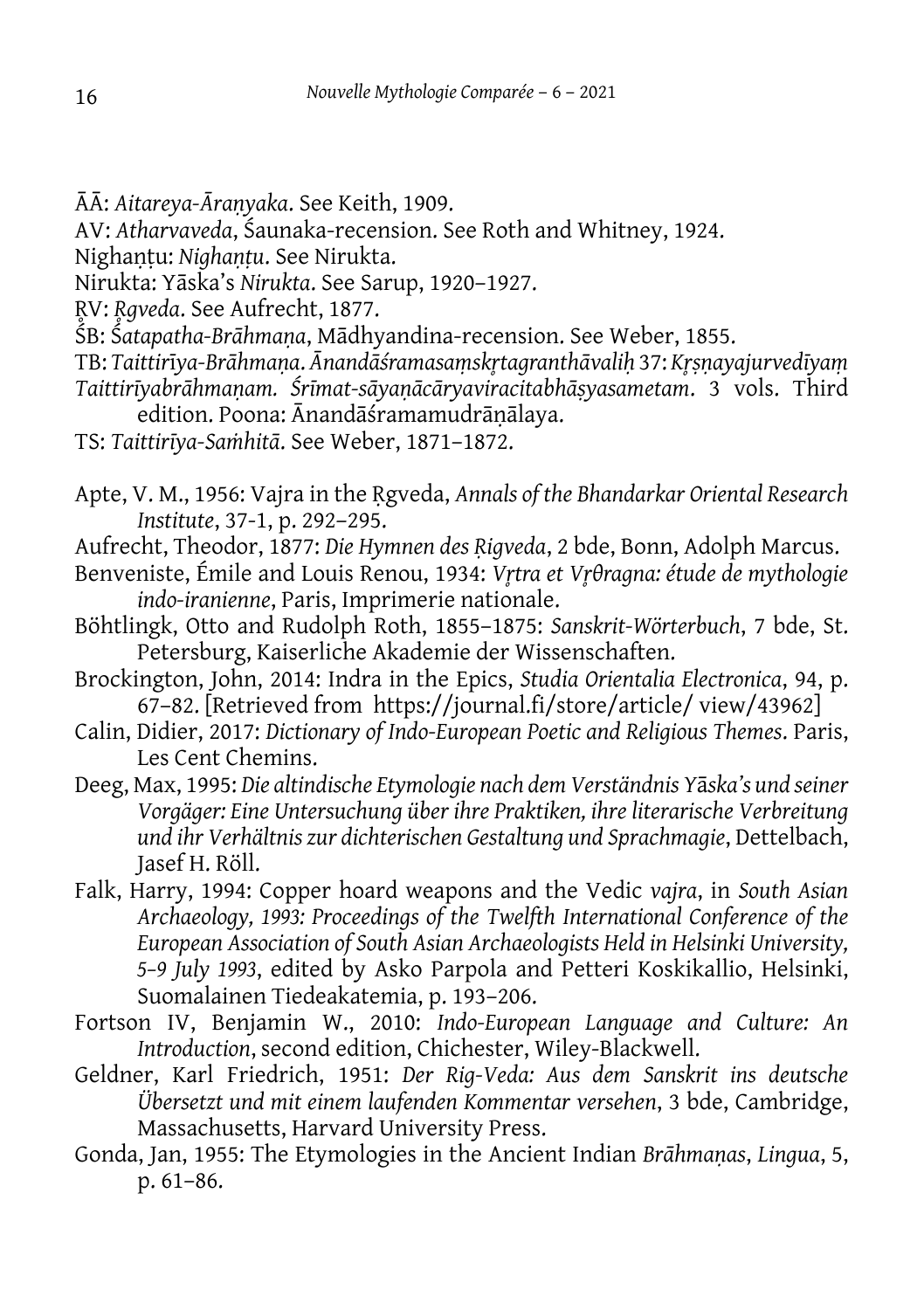- Gupta, Tapan Kumar Das, 1975: *Der Vajra: Eine vedische Waffe*, Wiesbaden, Franz Steiner Verlag.
- Hopkins, E. Washburn, 1916: Indra as God of Fertility, *Journal of the American Oriental Society*, 36, p. 242–268.
- Jamison, Stephanie W., 1983: *Function and Form in the -*á*ya-Formations of the Rig Veda and Atharva Veda*, Göttingen, Vandenhoeck und Ruprecht.
- Jamison, Stephanie W. and Joel P. Brereton, 2014: *The Rigveda: The Earliest Religious Poetry of India*, 3 vols, New York, Oxford University Press.
- Jamison, Stephanie W. and Joel P. Brereton, 2020: *The Rigveda: A Guide*, New York, Oxford University Press.
- Kahrs, Eivind, 1998: *Indian Semantic Analysis: The nirvacana Tradition*, Cambridge, Cambridge University Press.
- Kawamura, Yūto 川村悠人, 2020: Gogen kaishakushi kara miru *raiteishin indora* no kigen 語源解釈史から見る「雷霆神インドラ」の起源, in *Shinwa to Mukashibanashi, Sonota,* edited by Shinoda Chiwaki 篠田知和基(編)『神 話と昔話・その他』, Nagoya, Rakurō Shoin, p. 67–77.
- Keith, A. B., 1909: *The Aitareya Āraṇyaka: Edited from the Manuscripts in the India Office and the Library of the Royal Asiatic Society with Introduction, Translation, Notes, Indexes and an Appendix Containing the Portion Hitherto Unpublished of the Śāṅkhāyana Āraṇyaka*, Oxford, The Clarendon Press.
- Lahiri, Ajoy Kumar, 1984: *Vedic Vrtra*, Delhi, Motilal Banarsidass.
- Lyle, Emily, 2015: The Hero who Releases the Waters and Defeats the Flood Dragon, *Comparative Mythology*, 1-1, p. 1–12.
- Macdonell, A. A., 1897: *Vedic Mythology*, Strassburg, Verlag von Karl J. Trubner. Macedo, José Marcos, 2017: Zeus as (Rider of) Thunderbolt: A Brief Remark on
	- Some of His Epithets, *Harvard Studies in Classical Philology*, 109, p. 1–30.
- Mayrhofer, Manfred, 1992–2001: *Etymologisches Wörterbuch des Altindoarischen*, 3 bde, Heidelberg: Carl Winter Universitätsverlag.
- Ogden, Daniel, 2013: *Drakōn: Dragon Myth and Serpent Cult in the Greek and Roman Worlds*, New York, Oxford University Press.
- Perry, Edward Delavan, 1885: Indra in the Rig-Veda, *Journal of the American Oriental Society*, 11, p. 117–208.
- Pirart, Éric, 2011: *Kutsa: Étude d'un cas de discontinuité de la mythologie védique*, Paris, L'Harmattan.
- Roth, Rudolph, 1852: *Jâska's Nirukta sammt den Nighaṇṭavas*, Göttingen, Verlag der Dieterichschen Buchhandlung. [1852a = text, 1852b = notes and translation]
- Roth, Rudolph and W. D. Whitney, 1924: *Atharva Veda Sanhita*. Zweite verbesserte Auflage besorgt von Dr. Max Lindenau, Berlin, Ferd. Dümmlers Verlagsbuchhandlung.